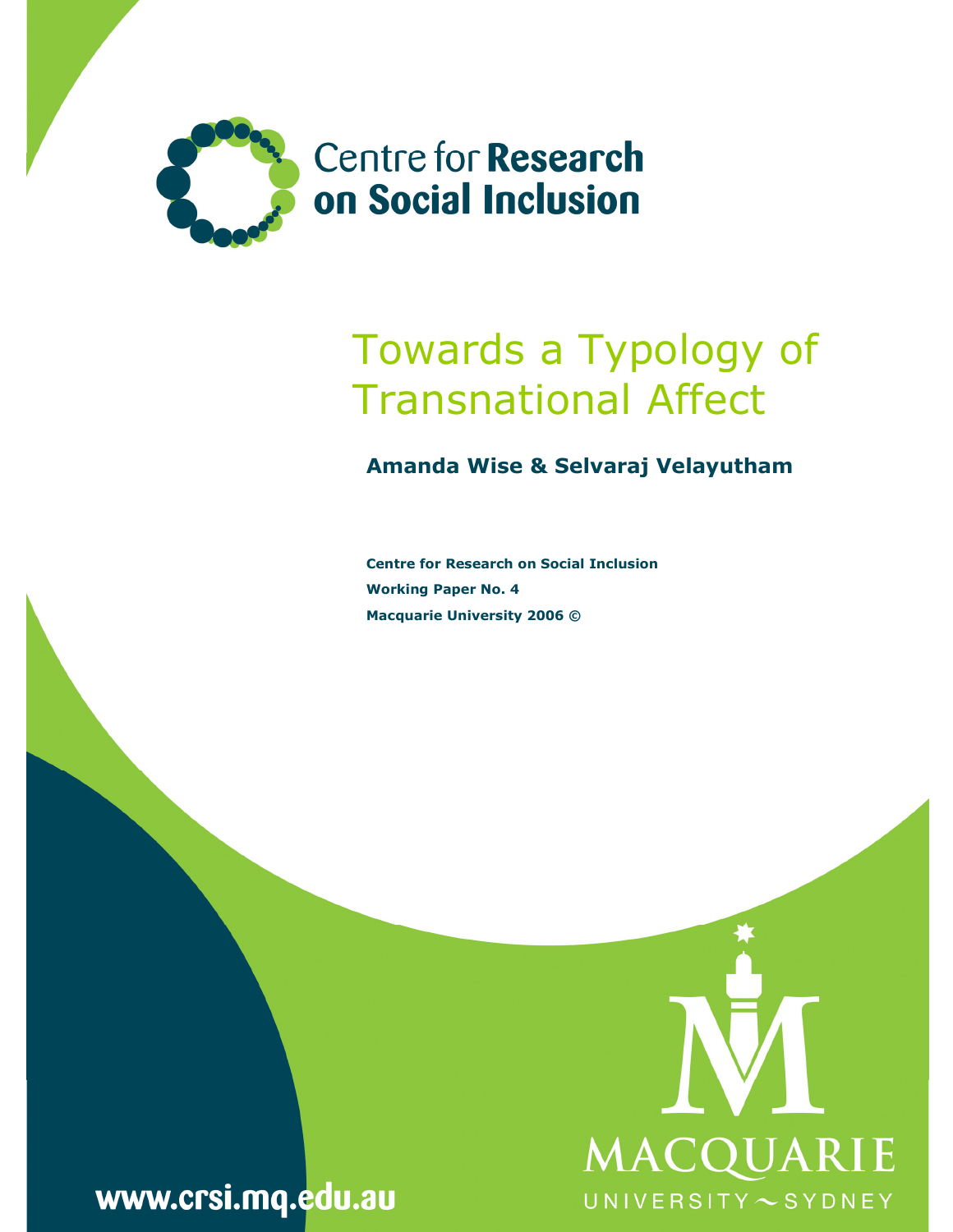## Towards a Typology of Transnational Affect

Amanda Wise & Selvaraj Velayutham

In this paper, we aim to further develop the notion of 'Transnational Affect', a term that we emerged first in an article in the journal Global Networks (2005) and further elaborated in a forthcoming in the Journal of Ethnic and Migration Studies (forthcoming). Our goal today is to present our initial thoughts in developing a typology of transnational affect.

Transnational studies have made it abundantly clear that there are compelling reasons as to why migrants (temporary or permanent) maintain connections with their home country and transnational networks. We argue that transnational studies should not simply focus on the material flows, institutions and enabling structures, but also on what compels groups to remain within and continue to reproduce transnational social fields. In other words, what are the non-material conditions which foster and underpin transnational networks and relationships? We have coined the term 'transnational affect' to signal the traffic as well as the role of affects and emotion in the reproduction of transnational social fields.

Of course, our work does in many ways draw on the important work on the sociology and sociality of emotion (Thomas J. Scheff, Deborah Lupton, etc.) who have the argument that 'emotions should not be regarded as psychological states, but as social and cultural practices (Ahmed 2004: 9). Emotions have also been theorised in anthropology (Catherine Lutz, Marushka Svasek and Kay Milton, etc.); and more recently in work on emotional geographies (Joyce Davidson, Liz Bondi, Mick Smith, etc.). Affect has evolved in more recent years as a distinct field of enquiry and has been developed in a range of fields, from psychology (Tomkins), philosophy (Spinoza, Deleuze), geography (Thrift), to neuroscience (D'Amasio), and cultural studies (Massumi, Ahmed, Probyn and others).

> An affect is a non-conscious experience of intensity; it is a moment of unformed and unstructured potential. … Affect is the body's way of preparing itself for action in a given circumstance by adding a quantitative dimension of intensity to the quality of an experience. (Shouse 2005:5) …

> Affect is what makes feelings feel. It is what determines the intensity (quantity) of a feeling (quality), as well as the background intensity of our everyday lives (the half-sensed, ongoing hum of quantity/quality that we experience when we are not really attuned to any experience at all).

Shouse (2005)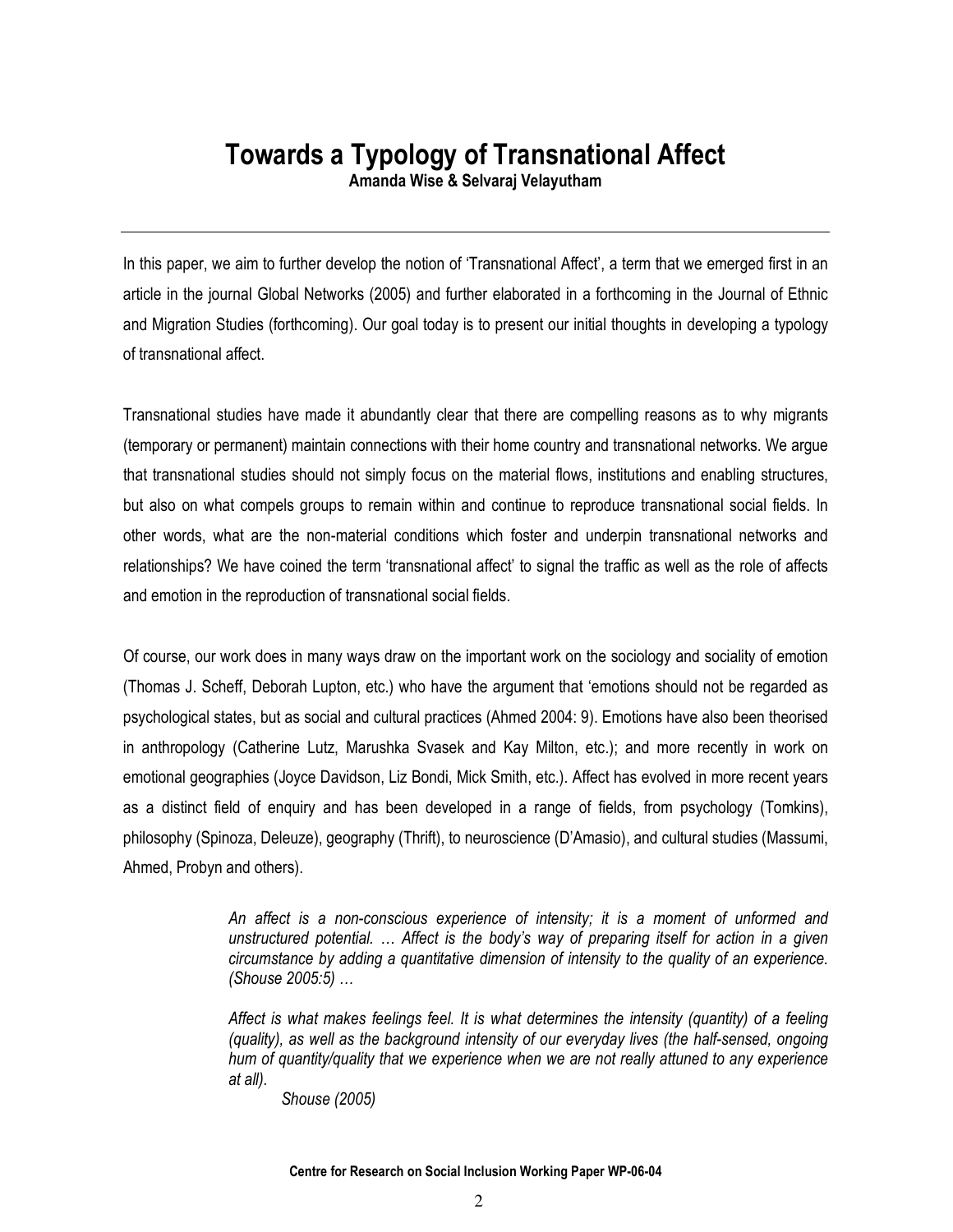#### From here we define transnational affect as:

The circulation of bodily emotive affect between transnational subjects and between subjects and symbolic fields which give qualitative intensity to vectors and routes thus reproducing belonging to and boundaries of transnational fields.

A definition such as this does not go far enough in capturing the conceptual and empirical diversity of 'affects' in shaping the vectors, flows and forms of transnational community. To that end, we propose a typology of transnational affect.



We have identified two preliminary 'clusters' of affects. The first revolve around what Thomas Scheff (1997, 1990) and others have called the 'social emotions' or what Tomkins (1962, 1963, 1991, 1993) calls 'secondary affects' and they are: shame, pride, guilt and love. The second cluster revolves around what Tomkins has identified as primary affects. In particular, those which are negative and connect to primal fight or flight responses and they are fear, terror, injury, pain, hatred, distress, anguish and disgust. We also have a formative  $3<sup>rd</sup>$  cluster that we hope to explore in future, the intensities of nostalgic, sensorial and embodied memories. We believe that transnational affect is generated through empathy and contagion.

To illustrate how transnational affect works, we have chosen 2 mini-case studies from the first two clusters.

#### Cluster 1: A moral economy of translocal villagers (shame, guilt, pride and love)

Elangovan belongs to the Musuguntha Vellalar translocal community living in Singapore. The Musuguntha Vellalars are an endogamous caste group that originates from 32 villages in the district of Thanjavur in the South Indian state of Tamil Nadu. Elangovan's family was part of a chain migration – fellow caste members were instrumental in aiding their migration to Singapore. As a tight-knit group, where cross-cousin marriage is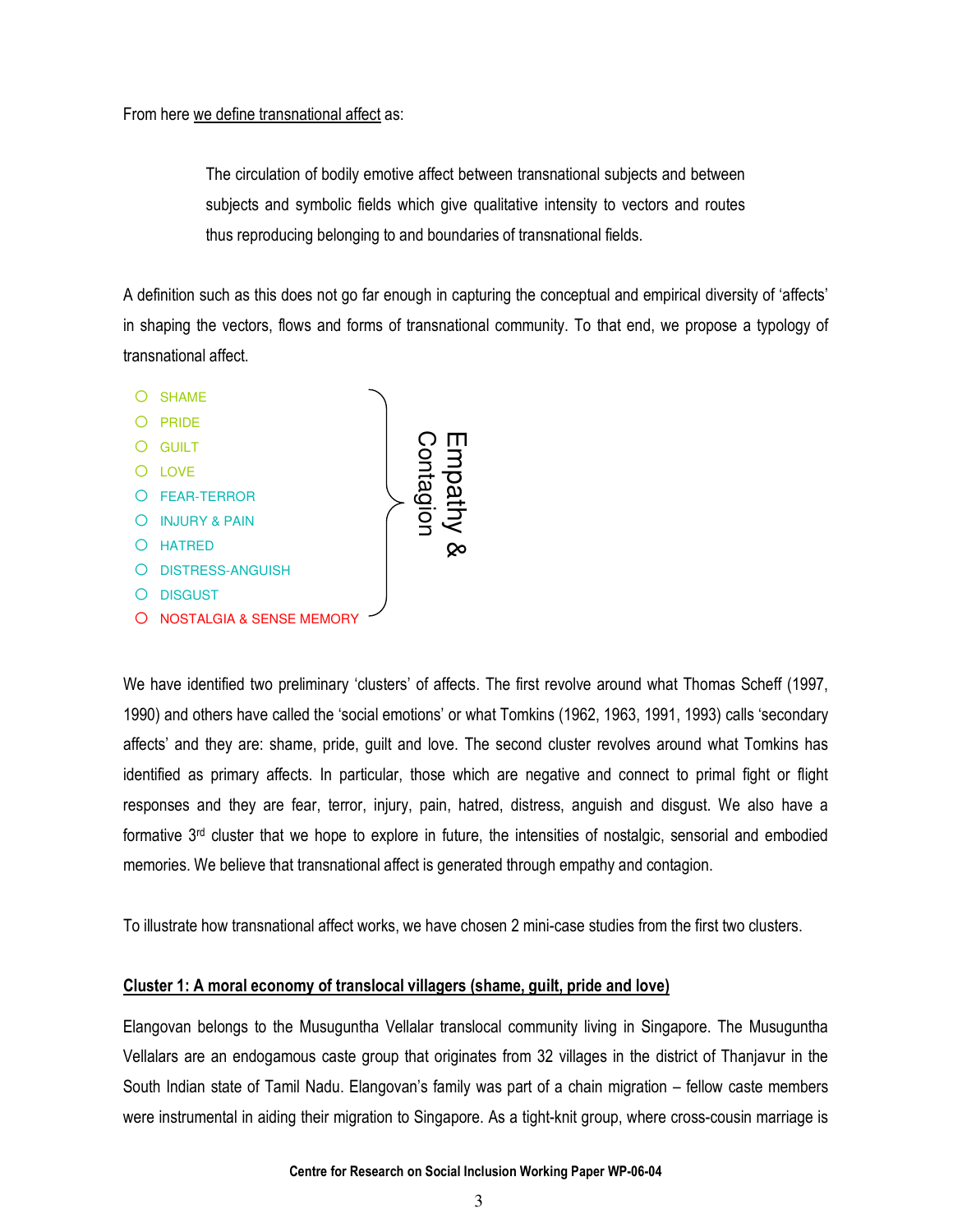a norm, obligation and responsibility to each other is an integral part of community life. The villagers in Singapore – made up of more than 90 families have maintained strong links to the villages. Returns, remittances, marriage and replication of caste/village based rituals/rites of passage and social gatherings are a norm. These villagers bound by their social ties have also reproduced various affective mechanisms which compel their members to continue the cycle of reciprocity, obligation and responsibility to one another and transnationally.

What is fascinating here is that the power of gossip, gaze and *nandri-kaadan* (thankful indebtedness) generated a range of secondary affects such as guilt, shame, fear of ostracism and pride among its members that became instrumental in maintaining the translocal social field. The moral order imposed by the translocal village - structures the lives of the Musuguntha Vellalar communities located across national borders – in many ways reinforce a sense of communal identity, belonging and social viability among its members. This is clearly exemplified in Elangovan's story. Elangovan's parents decided that their 26 year old son, having completed his studies and now in a secure job is ready for an arranged marriage to a cousin in the village. However, Elangovan was found to be romantically involved with a Singaporean woman. Elangovan and his girlfriend were spotted by a fellow caste member at a cinema. The news of this story rapidly spread across the community in Singapore and almost immediately reached the villages in India. Inevitably, Elangovan's parents learnt of his relationship. But for them the news circulated through the gossip network and the collective village gaze were enough triggers to shatter the very foundations of their sociality and viability within the translocal village. The lost of reputation, honour, and pride were very real and tangible experiences for the parents. They pleaded with their son, and gradually resorted to extreme emotional pressure and even threatening suicide. Eventually Elangovan gave in and married his cousin. So here we can observe, the ways in which affective regimes worked to compel Elangovan's parents to regulate and police their actions in order to remain in the transnational social field.

#### Cluster 2: Transnationalism, trauma and long distance nationalism: the East Timorese refugee **community**

In this second cluster, we focus on the East Timor community living in Australia prior to its independence in 2001. In doing so, we discuss the affects stemming from quite direct bodily experiences, typically at the most negative end of the spectrum that invoke embodied memory in very intense ways and because of their connection to the primary 'fight or flight' affects, the depth of presence and bodily response is that much greater (Wise, 2006).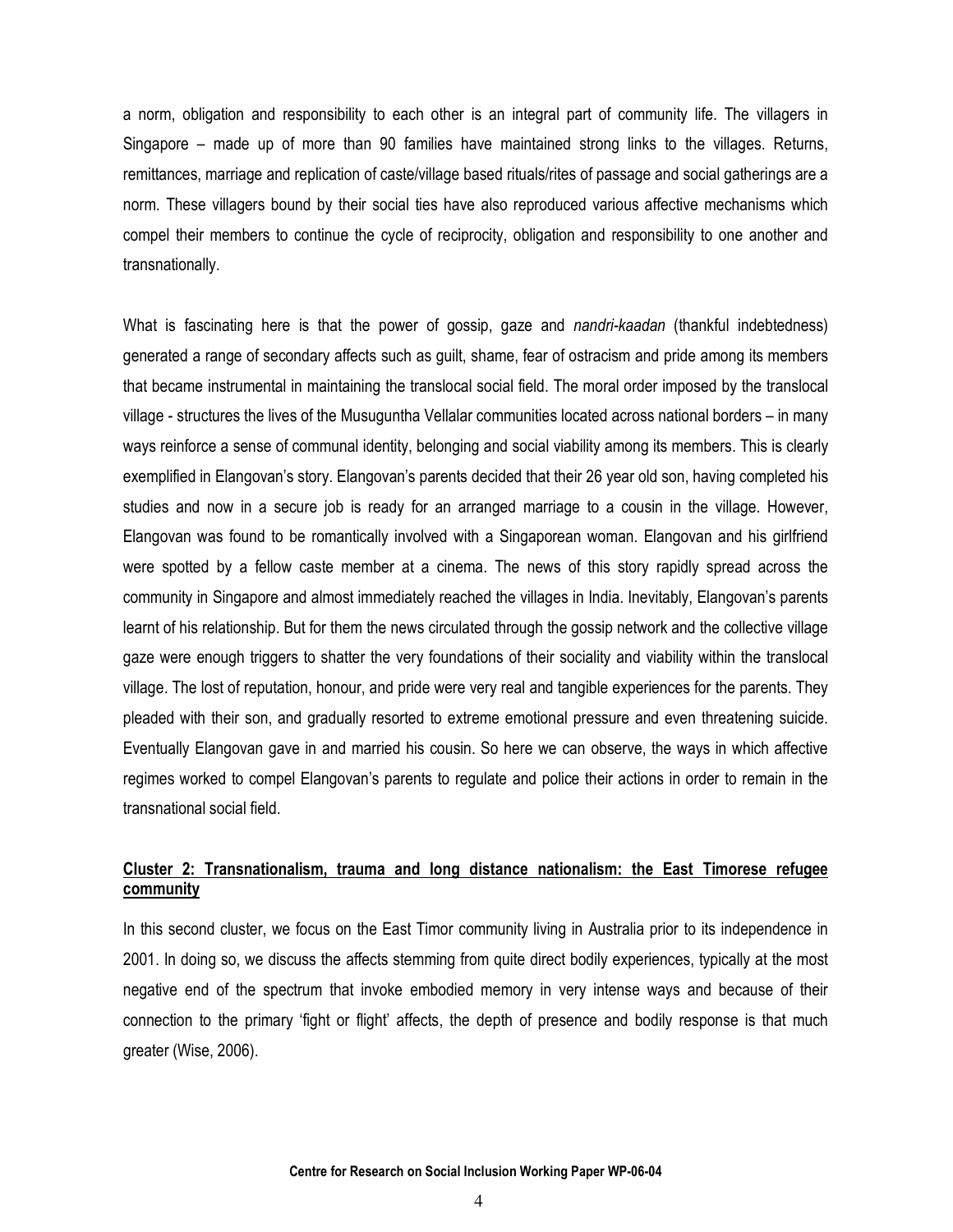The East Timorese started arriving as refugees since 1975 following the Indonesian invasion. The Australian government also granted temporary protection visa to a large group of East Timorese fleeing the Dilli Massacre in 1992. Nearly all Timorese in Australia were victims of torture or trauma, or had families, relatives or close friends who were. As a community, they were intensely involved in the long-distance nationalist project, and since independence, have become a transnationlised community, rather than 'returning from exile' en-mass.

During the struggle a kind of somatic community of Timorese refugees in Australia was enacted through protest performances (street theatre) and religious vigils (open mass) which formed the core of East Timorese Independence movement. Amanda's research showed how these refugees reintegrated their trauma into the wider meaning of the homeland struggle. This was an outcome of the isolating nature of traumatic memory, the need for some kind of meaningful reintegration of that experience, the drive of 'migration guilt' and to create a sense of belonging to a community that somatically shares their isolating experience. One of the important outcomes of trauma is the way that it ruptures the self, and ruptures the narrative of memory. For many, East Timorese the bodily protest strategies provided an effective means though which trauma could be bodily invoked, re-experienced and re-scripted, in a way that de-isolates them, allowing them to share, re-narrate or re-integrate their pain with the larger homeland project (Wise, 2006).

#### Affective Intensities or the Flows and Relations that Transnational Affects Produce

Typologies are inevitably partial and full of conceptual and empirical overlaps. The modalities of transnational affect presented above overlap and interconnect with one another, and different constellations produce different modes of what we call 'affective intensities'. Affective intensity signals affects as palpable, embodied, resonant, working in and through the body as it responds to the world, located, as Tomkins has argued, not in the body, but circulating between them (Ahmed 2004: 10).

Intensities are also more 'intense' through interconnection of affects. Their very embodied and emotional intensity allows them to travel beyond the actual moment of shame or embarrassment (for example) in contexts of sociality or object-contact.

Corporeal palpability embeds affects into transnational community members and the associated emotions and attendant behavioural responses carry across distance and time. Thus, it is the scale and intensity of affect across the transnational social field that reproduces sociality across space.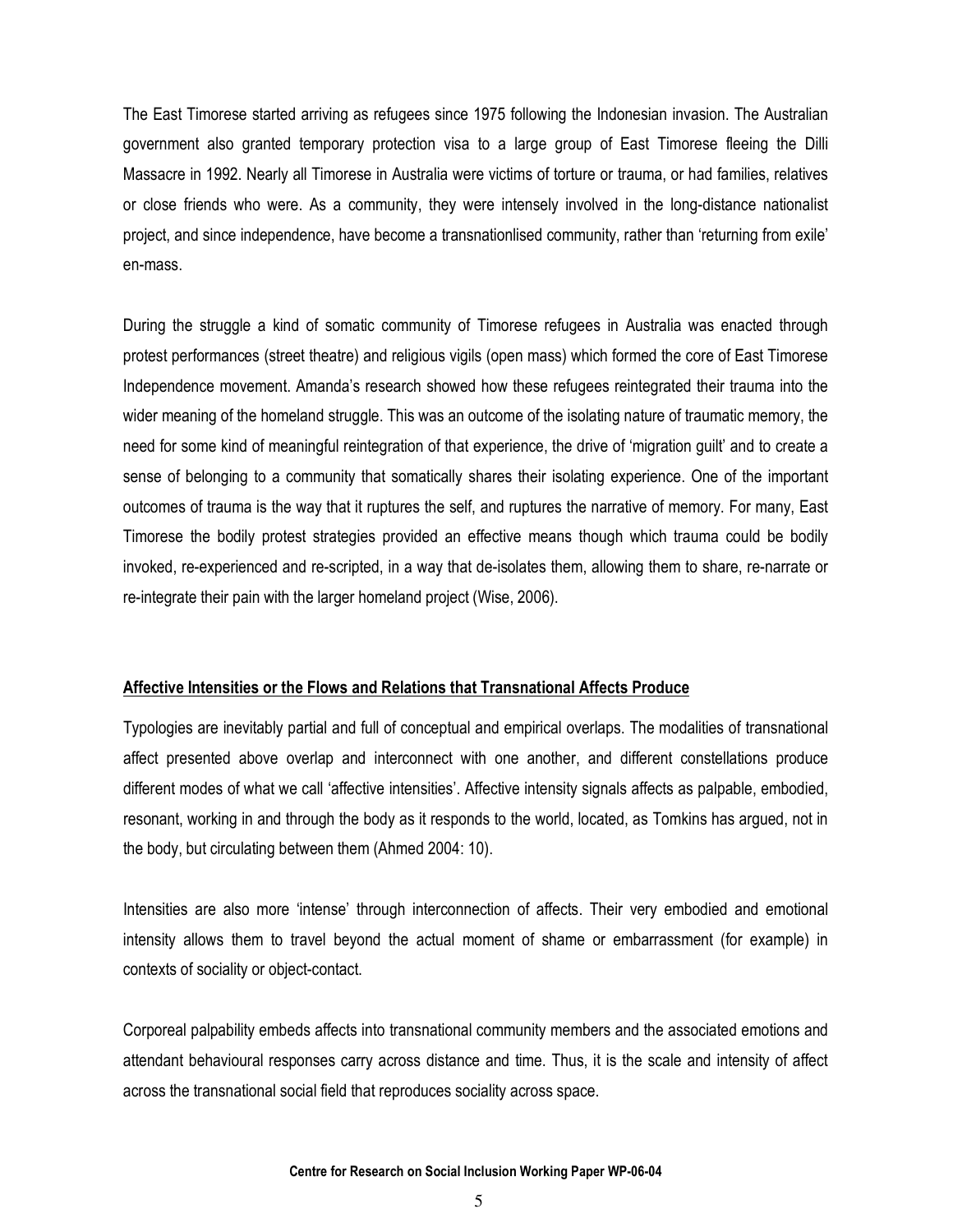In turn, affective intensities produce vectors. Vectors cross-cut all the forms of intensity we will describe in the following section. Vectoral intensity highlights the directional flows produced from a confluence of affects producing both magnitude and direction.

> Vector: "quantity having both magnitude and direction; it may be represented by a directed line segment. Many physical quantities are vectors, e.g., force, velocity, and momentum. Thus, in specifying a force, one must state not only how large it is but also in what direction it acts." (Columbia 2002)

They signal the depth of transnational paths and routes carved out through embodied affects. We think of vectors as akin to an ocean rip; amidst a broader ocean of sociality. They are flows which run deeper and with greater force.

#### 1. Intensity of Ties or Exclusions

Examples in the transnationalism literature show how intense communication circuits, transnational familial responsibilities, circulating objects and gifts evoke affective resonance in the sender and recipients – collectively intensifying the ties. Affects attached to these networks create more or less intense ties depending on the affects and socialities involved. For instances, transnational migrants speak of 'not having left home at all' simply because of the intensity produced and convey through regular phone calls.

Conversely, affects can produce exclusions (forced or voluntary) from transnational social fields. Affects such as shame due to unfulfilled obligations, or around sexuality, marriage choice, and so; can potentially exclude transnational subjects, pushing them out of the field.

#### 2. Strategic Intensity

Strategic intensity on the other hand actually has a sense of voluntary-ness about it. Ghassan Hage argues that migrants (and people in general), actively engage in strategies of affective intensification. Intensity, as Hage conceptualizes it, has to do with the extent to which a reality is involving and affecting BUT is also an intense relation where the person's engagement in a reality contributes to its intensity (1998: 193-194).

This important point frames his analysis of Australian Lebanese migrants in his study. He pays particular attention to the bodily movements and responses of a migrant reader to the news from Lebanon. Utterances, interactions and bodily movements which Hage refers to as strategies of intensification manifest as in actions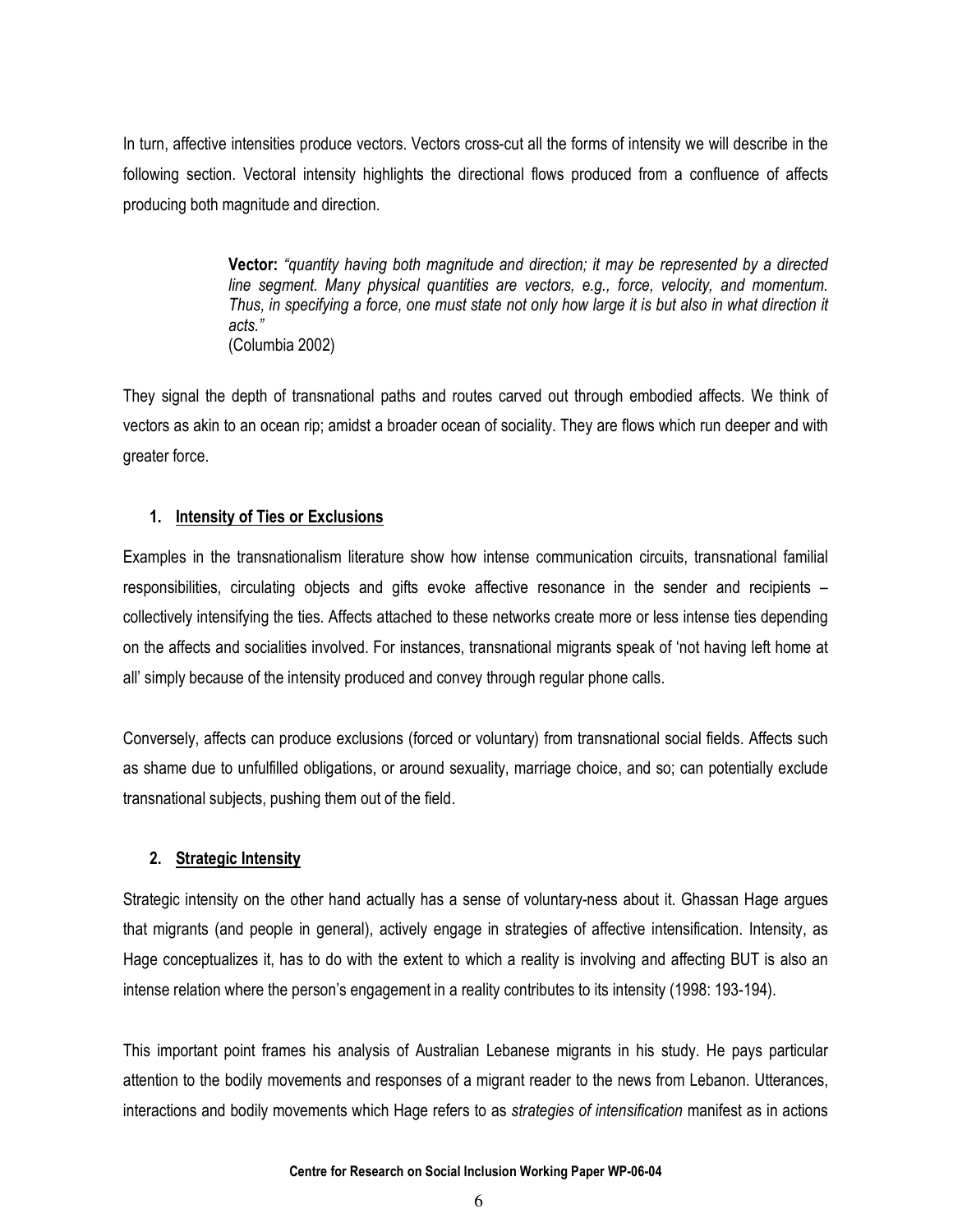such as cursing or slapping the newspaper or spitting on the floor in response to various news items. The employment of such strategies is aimed at "narrowing the physical and symbolic gap between news and reader and in the process, augmenting the intensity of this reality for that reader" (1998:193-194). In other words, this is the body doing work to increase affective engagement with the topic at hand as well as happenings back in Lebanon.

#### 3. Embodied Intensity

All affects are embodied, but 'embodied intensities' are particularly focused in the vectors produced through more intense forms of affective-bodily invocation, such as those produced through primary affects, and through sensory regimes. As we saw in the East Timorese case, affects such as fear, terror and pain are inscribed in traumatic memory. Traumatic memories are 'remembered' in the body and more susceptible to sensory and embodied triggers - for instance – the siren of a fire engine, smell of a fruit from the homeland. Sense memories have a similar resonance, especially for migrants or refugees suffering displacement trauma. Bodily responses are evoked, such as twitching of a nerve, a faster and more intense heartbeat, tightening of the stomach, hairs standing on end, and so on. The direct invocation of the body, especially through negative 'fight' or 'flight' affects, creates particularly deep forms of Vectoral intensity. Sometimes, for instance, there is an involuntary pulling out of the present, and into the moment of remembered experience.

#### 4. Temporal and Spatial Intensity

Closely related to embodied intensity is temporary and spatial intensity. Time and space contracts and expands according to affective engagement. At the extreme end of the affective spectrum, we can see how traumatic memories shrink time because they are so embodied. Such memories have a 'presence' that gives them a feeling of being closer than other memories. In this way, the shrinking of time brings the memories into the immediate present, at least until the memories are narratively integrated.

Similarly, affects such as shame or loss of face that many transnational migrants experience contract distance, creating a kind of spatial intensity; where the 'face' of the community in front of whom you feel shame is brought into the 'here and now' – creating a kind of imagined co-presence (even though the community may be thousands of kilometers away).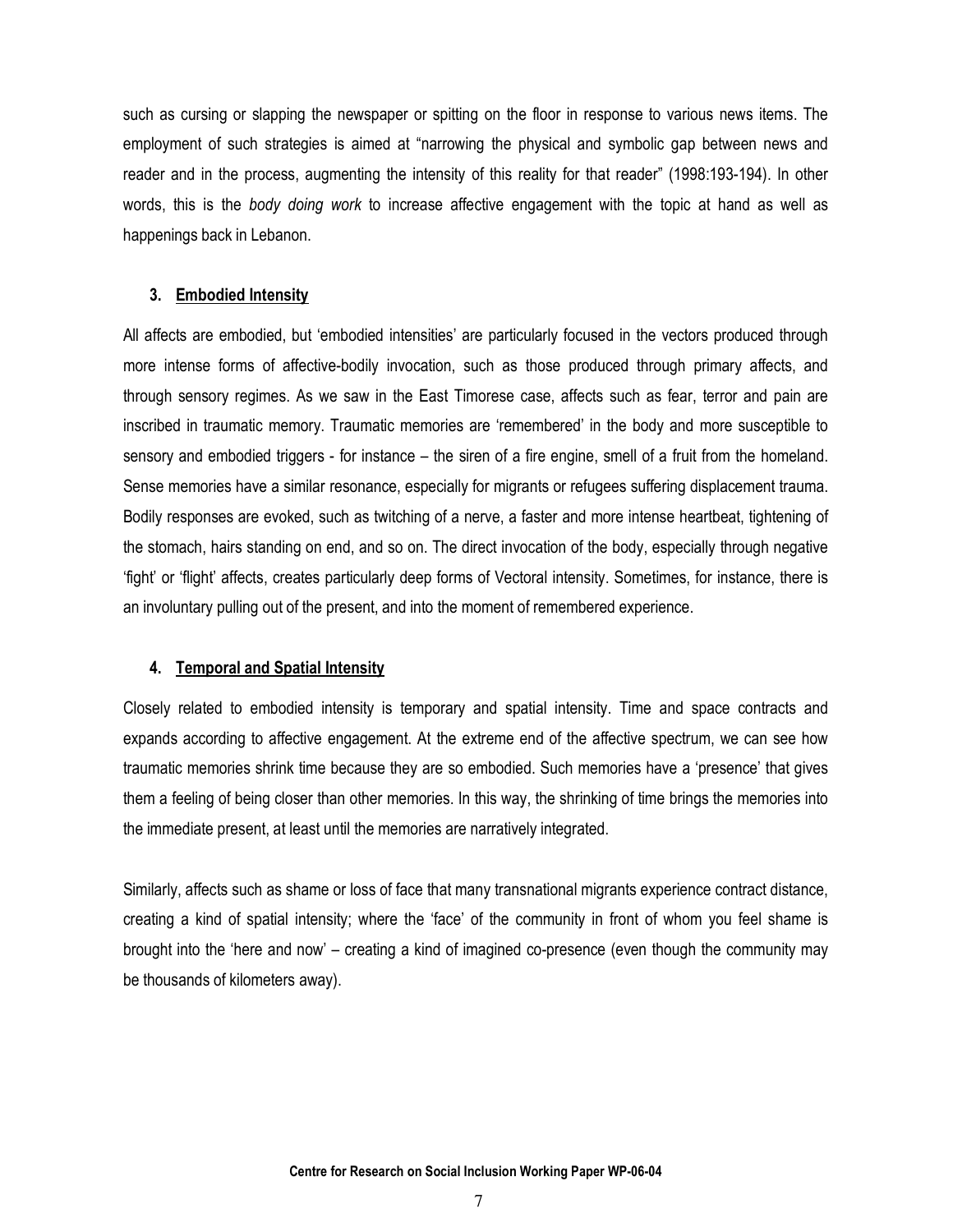#### 5. Moral Intensities

Moral intensities as we highlighted in Elangovan's story, can be found in numerous other studies which evoke a notion of moral community, both at the micro (familial) and macro (society/nation) level. Transnational affects emotionally reinforce a moral economy made up of social norms and systems of care, reciprocity and obligation. These are regulated through affects such as pride, honour, shame and fear of ostracism and policed through the collective evaluative gaze of the transnational community.

#### 6. Symbolic Intensities

Symbolic intensities particularly refer to less localized or familial forms of transnational identification and belonging. In the East Timorese case, symbolic intensities manifested through the appropriation of primary affects stemming from trauma experience which were displaced and relocated into the national cause.

In another example, not long ago I was in the audience of a Sri Lankan Tamil community's cultural event in Sydney, Australia. The event was intended to be a social occasion but for 2 hours actual video footage of Tamil Tiger rebels in combat as well as graphic depictions of death and destruction was screened on stage. The film was shown to evoke 'affect; to approximate embodied experience of these traumas among young Australian Sri Lankan Tamils with no direct experience of war themselves - the intent obviously being to intensify and produce a contagion of bodily empathy with the national cause.

#### Affective Displacements, Relations and Scales

Finally, there are a number of ways in which affects are displaced or create displacements in communal, transnational contexts. These include:

- $\circ$  Displacing from the personal (trauma victim) to the national or symbolic collective (symbolic reappropriation through affective transfer)
- $\circ$  Displacing from the personal to the collective (migration guilt) and the collective to the personal (guilt in the face of others).
- o Contagion; displacing affects of others and experiencing as own.
- $\circ$  Experiences of negative affects creating a disjuncture and vector-flow away from the object communicating negative affect, and toward another collectivity (racism)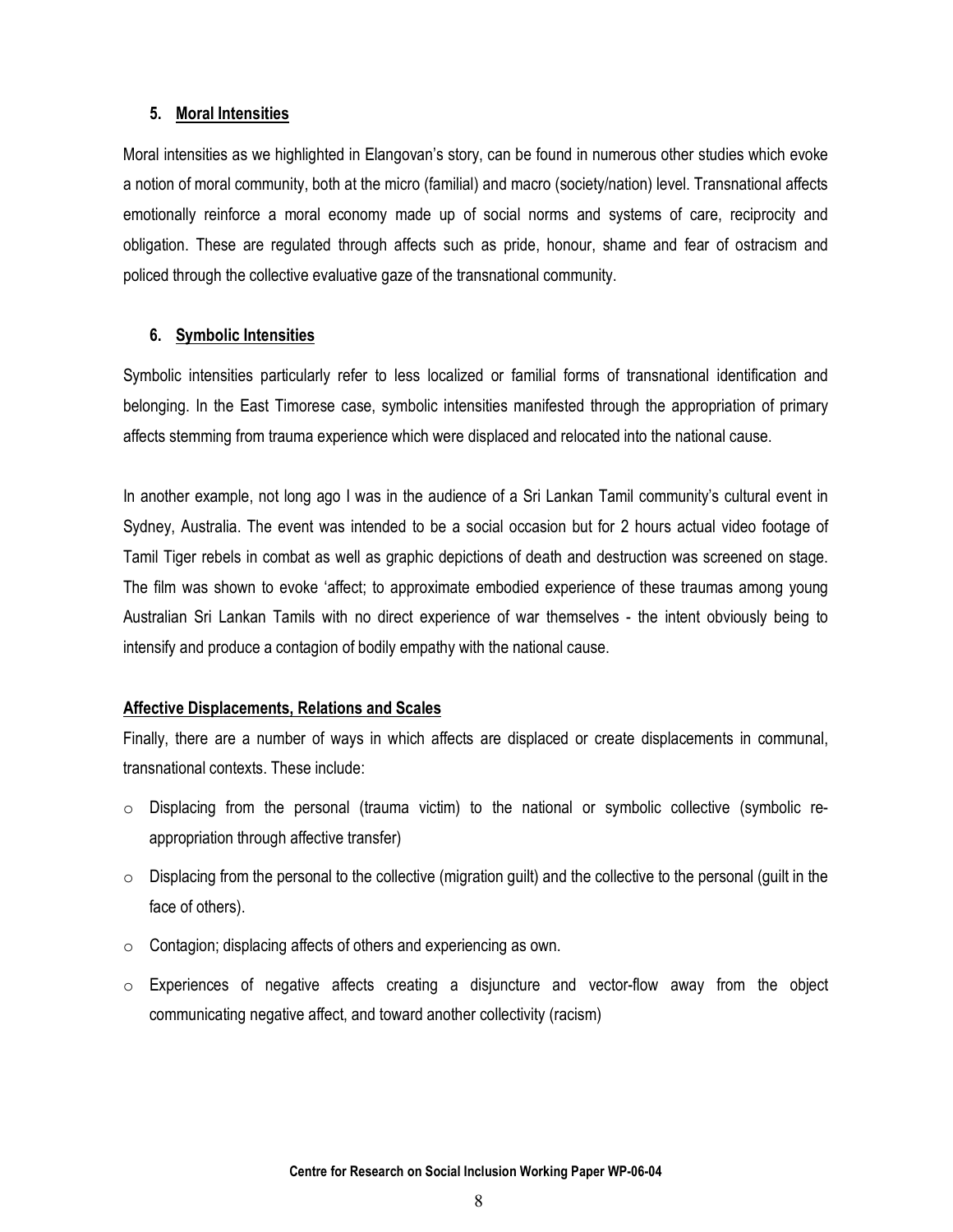#### **Conclusion**

In conclusion, we argue that what all these intensities do is increase and make more palpable and compelling a sense of identification and belonging to a social and symbolic transnational field. They heighten the frequency, intensity and regularity of flows within a transnational network; and in some cases create greater or lesser degree of homeland orientation – symbolically or socially.